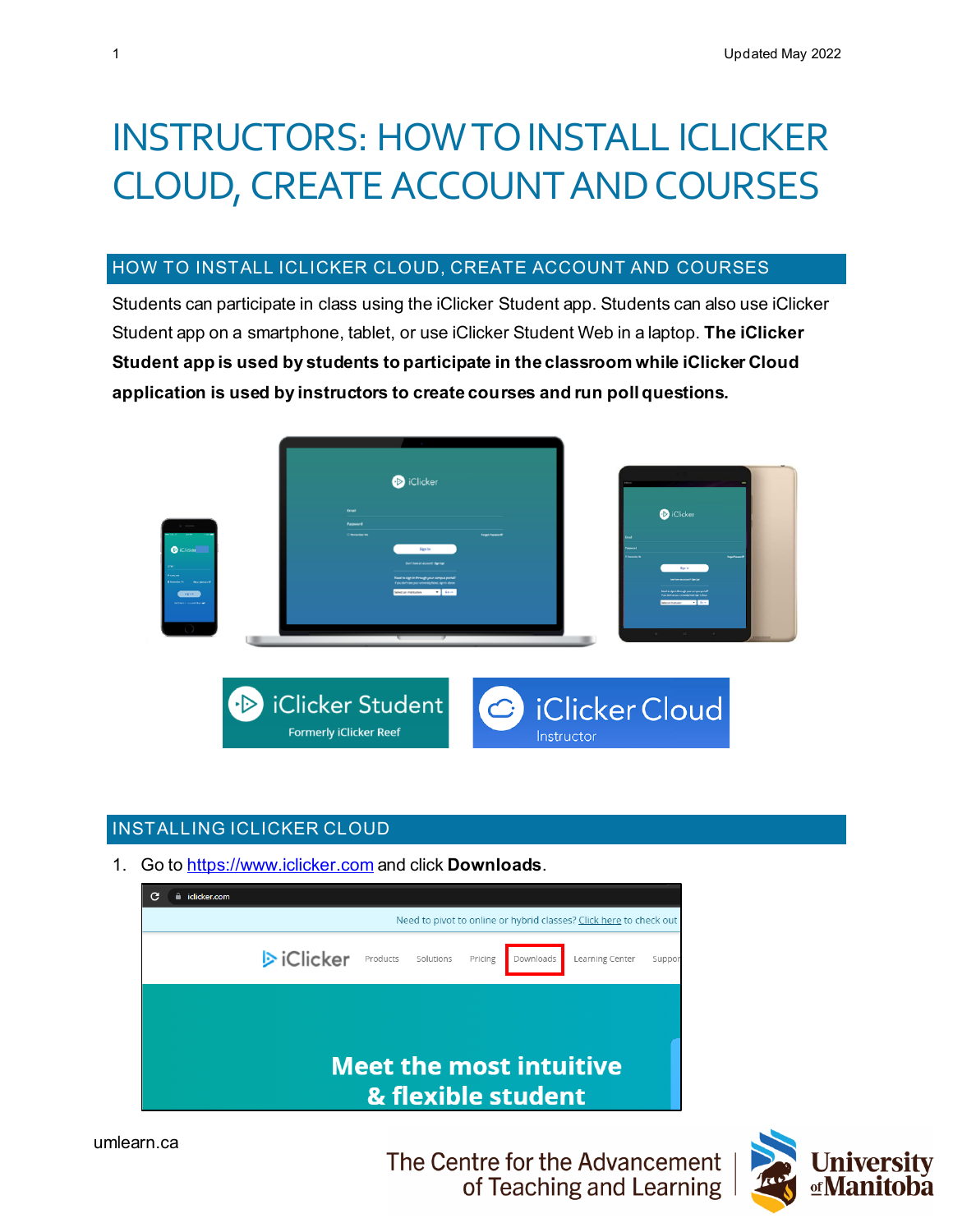2. Select iClicker Cloud and click **Download Options**. Choose your operating system, either Windows or Mac.\* *iClicker Cloud 5.x requires a 64-bit processor running Windows 10 or newer with .NET 4.5 or higher or MacOS High Sierra (10.13) or newer.*

| i iclicker.com/downloads/<br>C                                                                                                                                                                                                                                                           |                                                                  |                                                                                                                                                                                                                                                                  |                         |                              |
|------------------------------------------------------------------------------------------------------------------------------------------------------------------------------------------------------------------------------------------------------------------------------------------|------------------------------------------------------------------|------------------------------------------------------------------------------------------------------------------------------------------------------------------------------------------------------------------------------------------------------------------|-------------------------|------------------------------|
| Need to pivot to online or hybrid classes? Click here to check out our guide on engaging students in remote environments.                                                                                                                                                                |                                                                  |                                                                                                                                                                                                                                                                  |                         |                              |
| <b>D</b> iClicker<br>Products<br>Solutions<br>Pricing<br><b>Downloads</b>                                                                                                                                                                                                                | Learning Center                                                  | Support                                                                                                                                                                                                                                                          | Register a Remote       | Create an Accour             |
|                                                                                                                                                                                                                                                                                          | <b>Downloads</b>                                                 |                                                                                                                                                                                                                                                                  |                         |                              |
|                                                                                                                                                                                                                                                                                          | <b>Instructor Software</b><br><b>Compare Instructor Software</b> |                                                                                                                                                                                                                                                                  |                         |                              |
| iClicker Cloud<br>Formerly Reef Instructor. Cloud-based, mobile-optimized instructor software. Works with the<br>iClicker student app, iClicker 2 remote, and iClicker+ remote.<br>Requires a 64-bit processor running Windows 10 with .NET 4.5 or newer or marOS High Sierra (10.13) or |                                                                  |                                                                                                                                                                                                                                                                  | <b>Download Options</b> |                              |
| iClicker Classic<br>Formerly iClicker 7. Simple, fast, local data storage<br>remote, and iClicker+ remote.                                                                                                                                                                               | Windows                                                          | Mar                                                                                                                                                                                                                                                              | Download iClicker Cloud | <b><i><u>Chicken</u></i></b> |
|                                                                                                                                                                                                                                                                                          |                                                                  | Requires a 64-bit processor running Windows 10 or newer with .NET 4.5 or higher<br>or macOS High Sierra (10.13) or newer.<br>Download the iClicker Cloud instructor desktop software to run polling<br>and quizzing activities from a laptop or podium computer. |                         |                              |

3. Double click on the executable file to install iClicker and follow the prompts.

| The new iClicker Cloud 5.0 is now available. Download it today!                                                                                                                                                                             |              |
|---------------------------------------------------------------------------------------------------------------------------------------------------------------------------------------------------------------------------------------------|--------------|
| <b>D</b> iClicker<br>Products ~ Pricing Downloads Learning Center<br>Support<br>Register a Remote                                                                                                                                           | Create an Ac |
| <b>Getting Started with iClicker Cloud for</b><br><b>Windows</b>                                                                                                                                                                            |              |
| PLEASE NOTE: THESE DOWNLOAD INSTRUCTIONS ARE FOR INSTRUCTORS ONLY                                                                                                                                                                           |              |
| 1. Install the Application                                                                                                                                                                                                                  |              |
| Double-click the downloaded MSI file and follow the setup directions to install the iClicker Cloud software on your computer. You must have<br>administrator rights on your computer to complete this installation.<br>2. Create an Account |              |
| Launch the iClicker Cloud application. From the login window, select "Create Account".                                                                                                                                                      |              |
| <b>COLLEGE</b><br>O Klicker Cloud Sign In<br>$\sim$<br>$\mathbf{x}$<br>File Window Help                                                                                                                                                     |              |
| Double click<br>C iClicker Cloud<br>Email<br>$\boxdot$                                                                                                                                                                                      |              |
| ô<br>Password<br>Remember Me<br>Forgot Password?                                                                                                                                                                                            |              |
| Ready to get started with iClicker?<br><b>Demos &amp; Webinars</b><br><b>Contact Us</b><br>ß<br>iClicker Cloud Instmsi ^                                                                                                                    |              |



[umlearn.ca](https://universityofmanitoba.desire2learn.com/d2l/home)

The Centre for the Advancement<br>of Teaching and Learning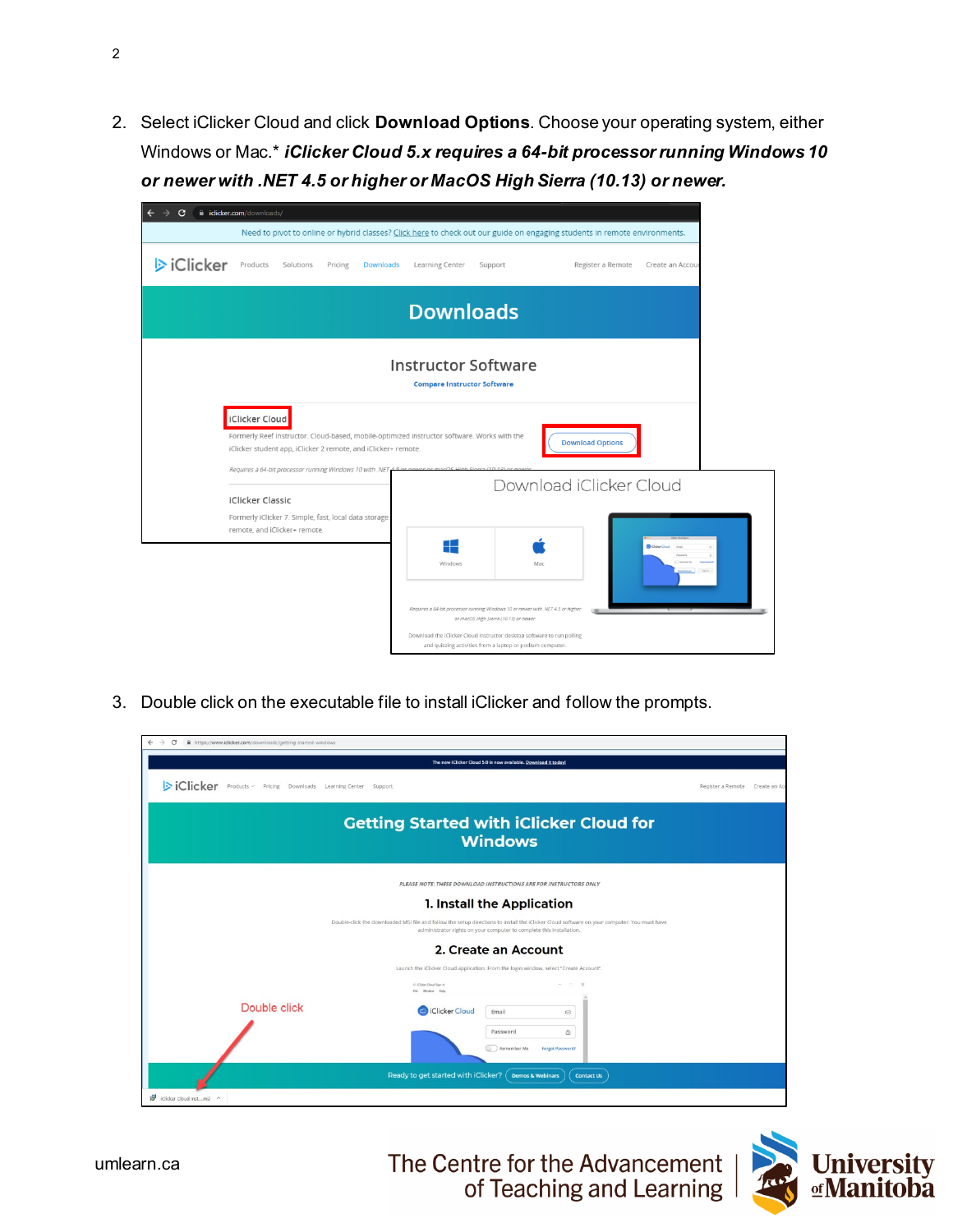4. Once you have downloaded and installed iClicker Cloud in your computer, open the application from the desktop.



5. If you already have an iClicker account, use your account to log in on your device, then go to **Step 5.3**. If you do not have an account, create an account using your staff email address (**Step 5.1**).

### INSTRUCTIONS FOR NEW ICLICKER USERS

5.1. If you do not have an iClicker account, click Create Account to create a new account.

| C iClicker Cloud Sign In<br>File<br>Window<br>Help |                       |                               | × |
|----------------------------------------------------|-----------------------|-------------------------------|---|
| C iClicker Cloud                                   | Email                 | ☑                             |   |
|                                                    | Password              | ᠿ                             |   |
|                                                    | <b>Remember Me</b>    | <b>Forgot Password?</b><br> m |   |
|                                                    | <b>Create Account</b> | Sign In                       |   |
|                                                    |                       |                               |   |

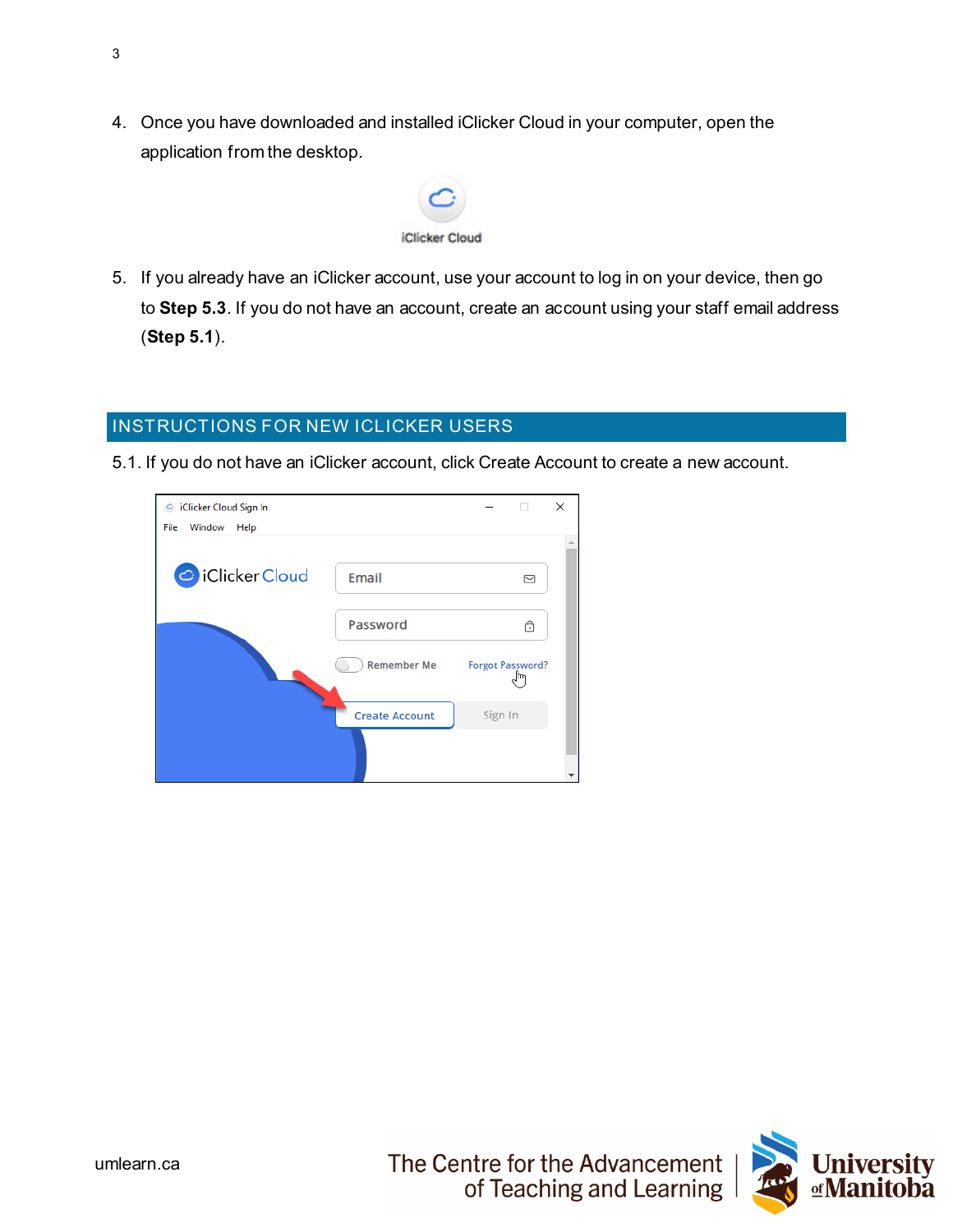| iClicker Cloud Create Account<br>Window<br>Help     |                                                 |      |
|-----------------------------------------------------|-------------------------------------------------|------|
| <b>University of Manitoba</b>                       |                                                 | Q    |
| Primary Discipline (Optional)                       |                                                 |      |
| Education                                           |                                                 |      |
| <b>Primary Role</b>                                 |                                                 |      |
| Instructor                                          |                                                 |      |
| <b>First Name</b>                                   |                                                 |      |
| Eric I                                              |                                                 |      |
| <b>Last Name</b>                                    |                                                 |      |
| Ticzon                                              |                                                 |      |
| <b>Instructor Email</b>                             |                                                 |      |
| enrico.ticzon@limanitoba.ca                         |                                                 |      |
| Password                                            |                                                 |      |
|                                                     |                                                 | Show |
| 8 characters<br>Lowercase letter                    | Uppercase letter<br>Number or special character |      |
| <b>Confirm Password</b>                             |                                                 |      |
|                                                     |                                                 | Show |
| Instructor Remote ID (Optional)                     |                                                 |      |
| Can't find your iClicker remote ID?                 |                                                 |      |
| I agree to the Privacy Notice and Terms of Use<br>☑ |                                                 |      |
|                                                     |                                                 |      |

5.2. Complete the form and click **Create** to create your account.



[umlearn.ca](https://universityofmanitoba.desire2learn.com/d2l/home)

The Centre for the Advancement |<br>of Teaching and Learning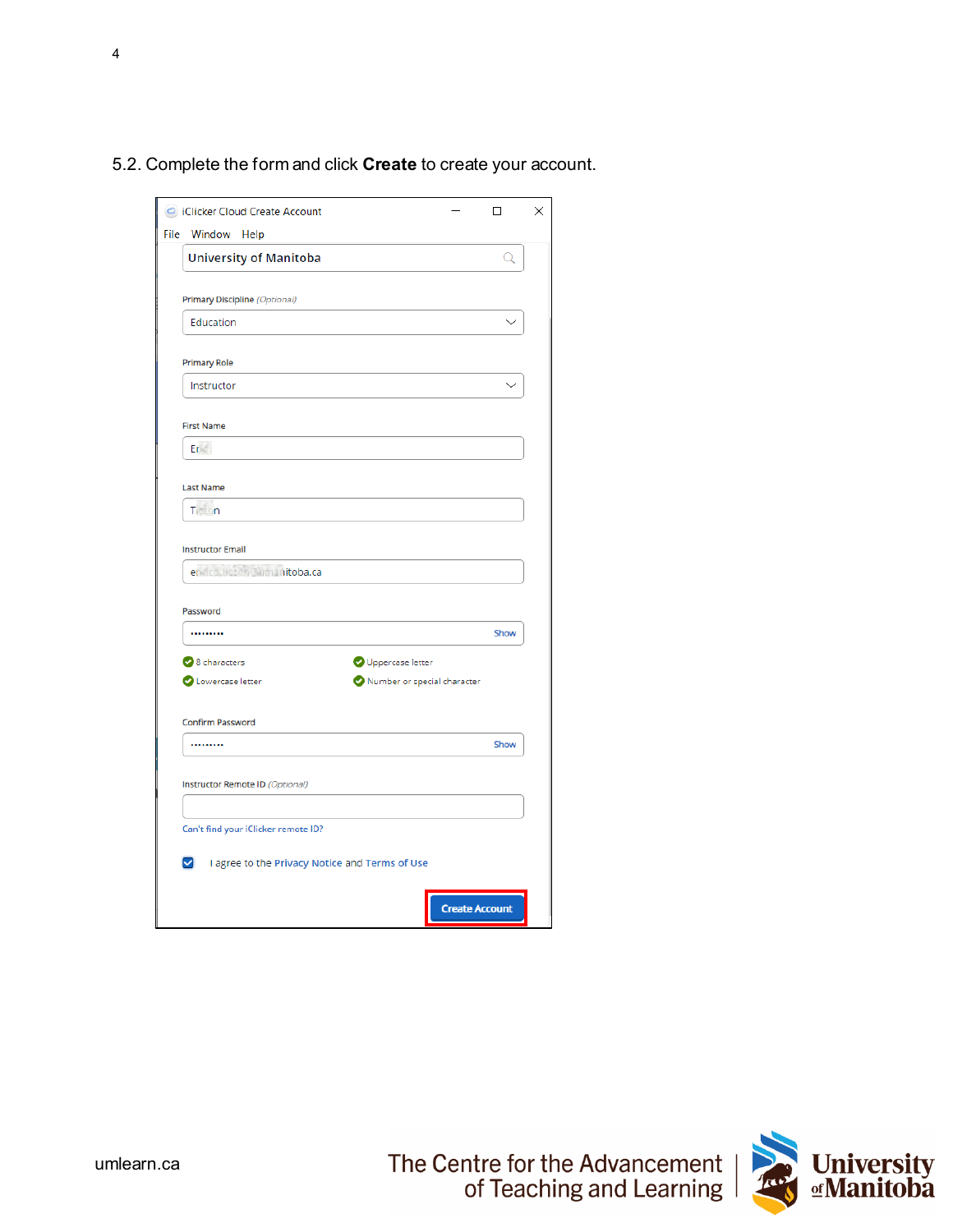

5.3. Create your first course by clicking the **+ New Course** button.

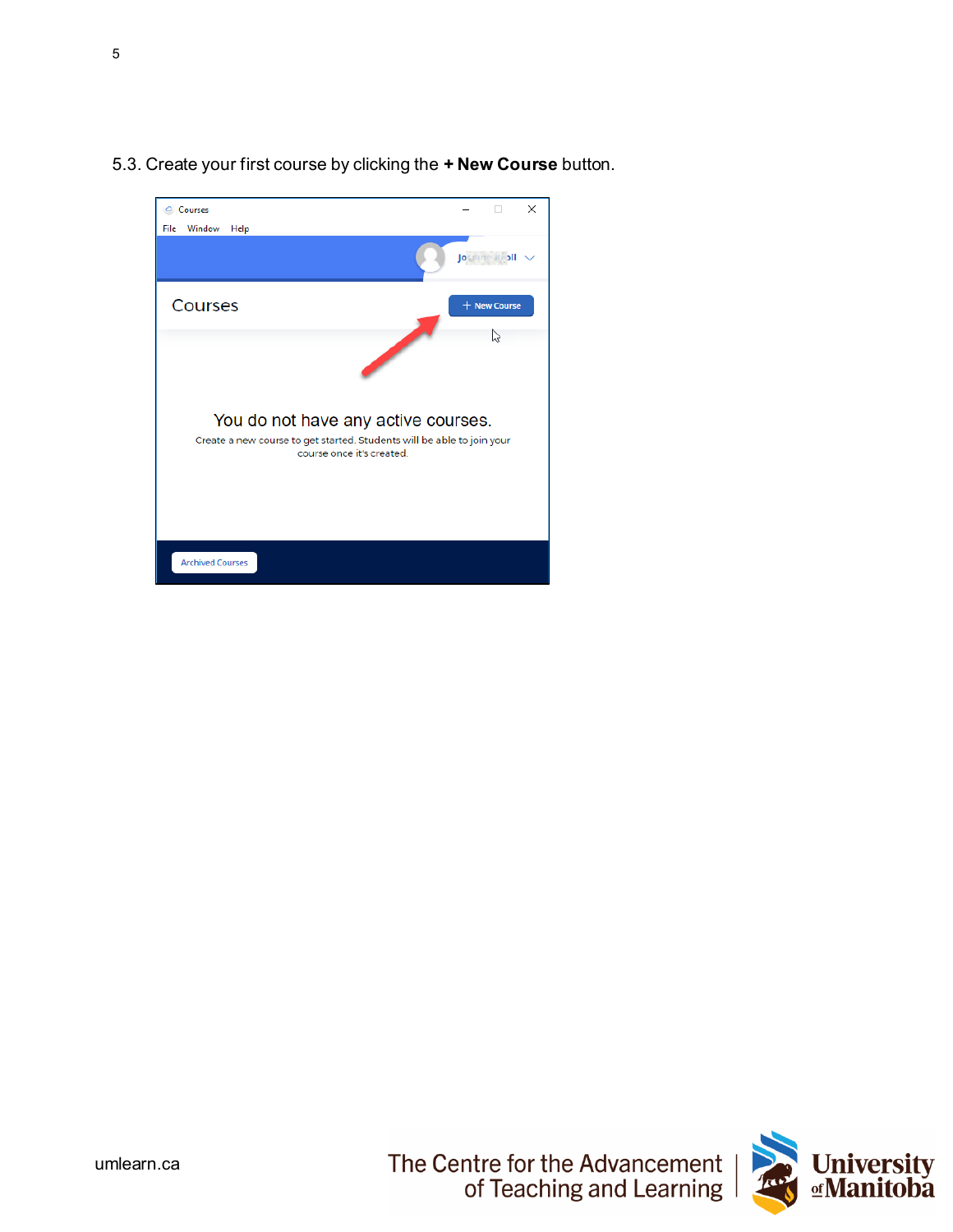5.4. Select **To Run Polls, Quizzes & Attendance**, fill out the form with the information about your course, and then click **Create**.

| Create Course<br>File Window Help                                                                                                                                                                  | $\Box$ | ×             |
|----------------------------------------------------------------------------------------------------------------------------------------------------------------------------------------------------|--------|---------------|
| <b>Create Course</b>                                                                                                                                                                               |        |               |
| Course Activities:<br>How would you like to use this iClicker course?                                                                                                                              |        |               |
| To Run Polls, Quizzes & Attendance<br>Students must have one iClicker remote, purchase an iClicker<br>Reef app subscription, or be covered by a site license to<br>participate in polls & quizzes. |        |               |
| Just to Take Attendance<br>Students check into class using the iClicker Reef app on their<br>mobile devices. This option is free for students; no<br>subscription or site license needed!          |        |               |
| University of Manitoba<br>Course Discipline                                                                                                                                                        |        |               |
| Education<br>Course Name -                                                                                                                                                                         |        |               |
| <b>Computer Applications</b><br>Start Date<br>End Date -<br>m.<br>9/28/2021<br>3/28/2022                                                                                                           | m.     |               |
| OPTIONAL<br>Course ID -<br><b>COMP 101</b><br>Term -                                                                                                                                               |        |               |
| Fall                                                                                                                                                                                               |        |               |
|                                                                                                                                                                                                    | Cancel | <b>Create</b> |

5.5. Repeat steps **5.3** to **5.4** to create more courses.